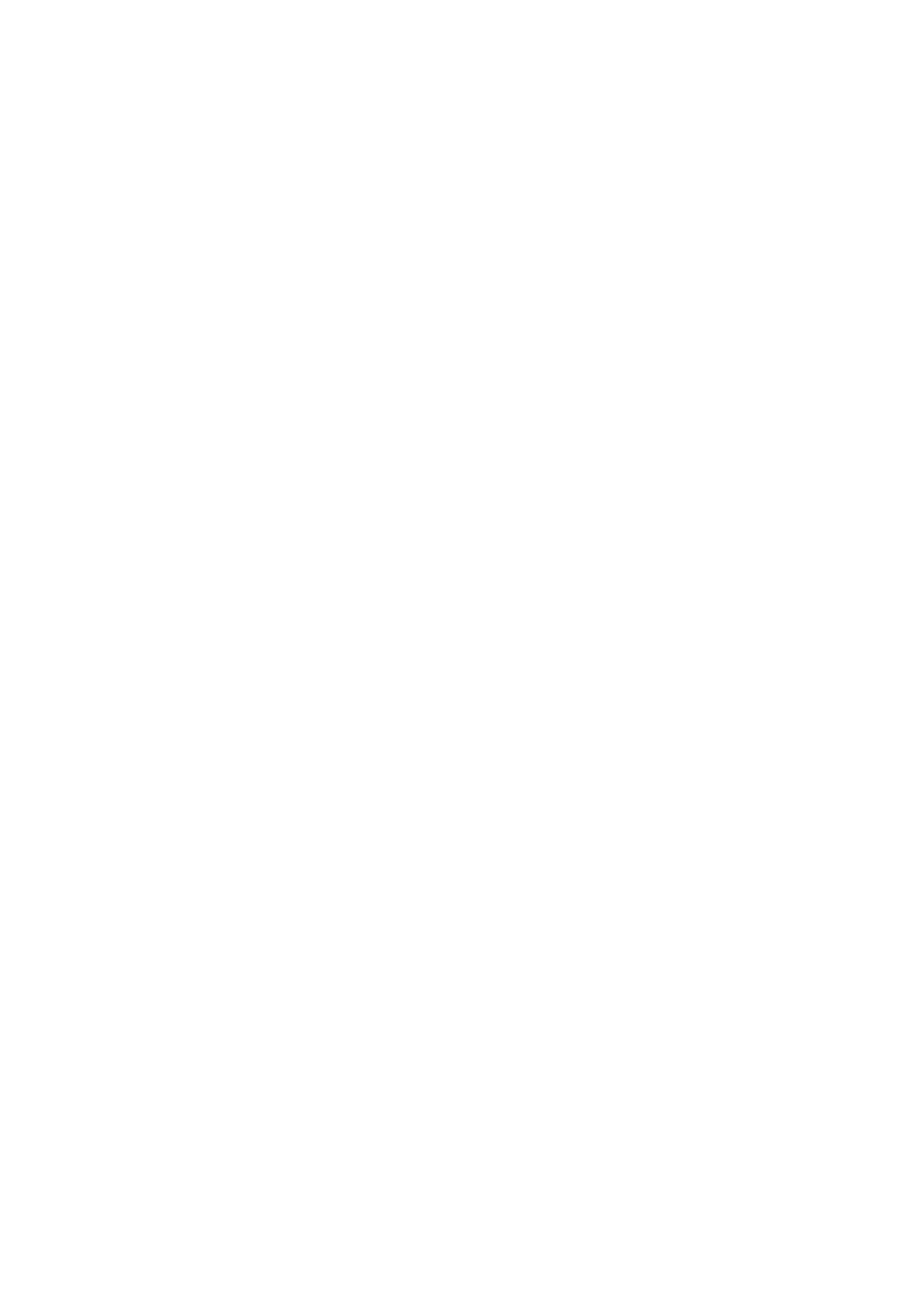#### **Versions:**

#### **Issued:** 20 October 2020

#### **Amendment No.1:** December 2021

- Inclusion of eligibility to provides services to Aboriginal and Torres Strait Islander patients in Modified Monash (MM)1 locations under the Visiting Optometrists Scheme (VOS)
- Inclusion of an additional Travel Time Allowance under the VOS
- Added definition of private vehicle in the glossary and clarification of use of private vehicle
- Clarified Backfilling in the glossary
- Clarified eligibility for Host Facility Fees
- Expanded Workforce Support Payments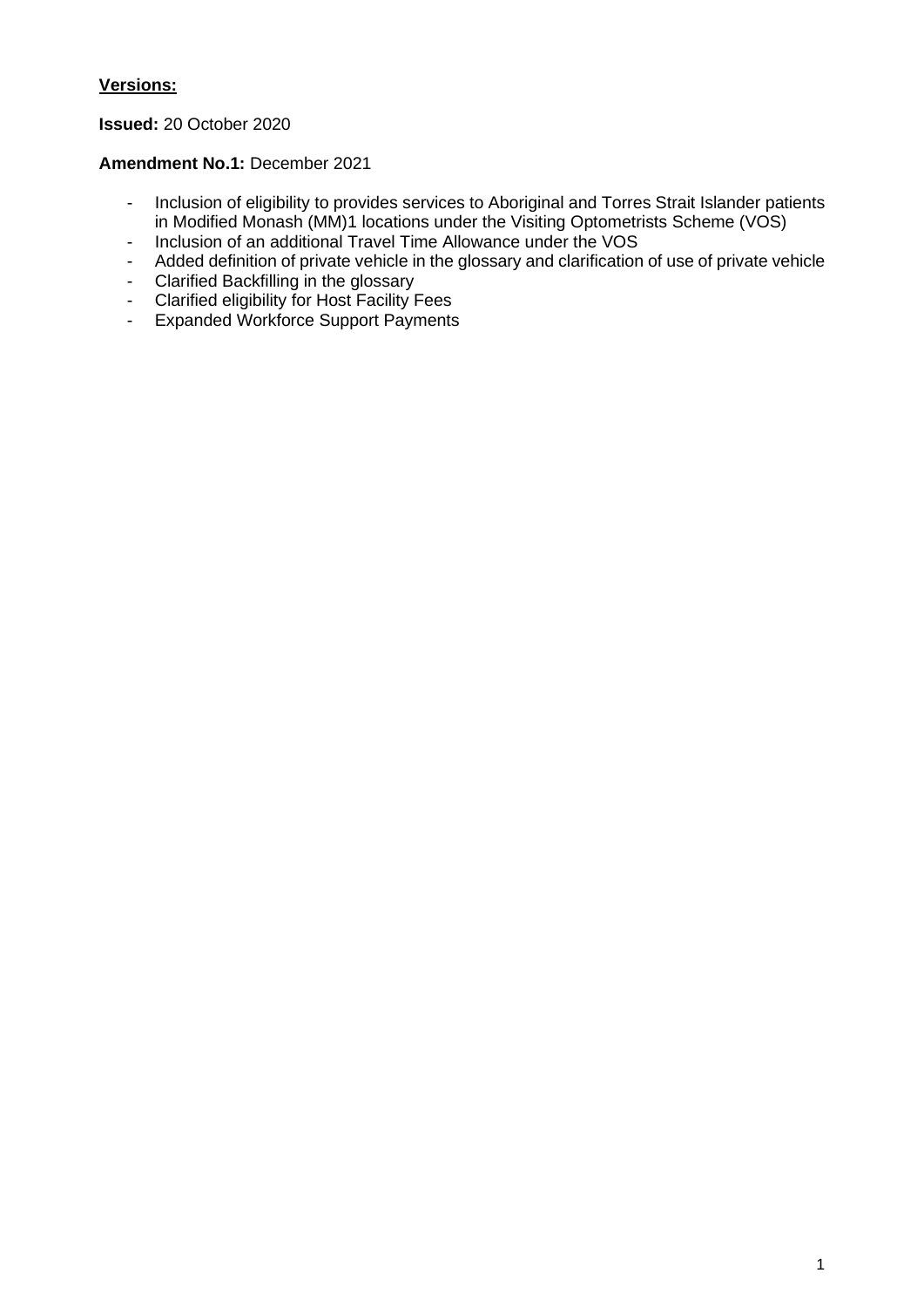# <span id="page-3-0"></span>**Contents**

| 1. |               |                                                                                                                                                                              |  |
|----|---------------|------------------------------------------------------------------------------------------------------------------------------------------------------------------------------|--|
| 2. |               |                                                                                                                                                                              |  |
|    |               |                                                                                                                                                                              |  |
| 3. |               |                                                                                                                                                                              |  |
|    |               |                                                                                                                                                                              |  |
|    |               |                                                                                                                                                                              |  |
|    |               |                                                                                                                                                                              |  |
|    |               |                                                                                                                                                                              |  |
| 4. |               |                                                                                                                                                                              |  |
|    | 4.1           |                                                                                                                                                                              |  |
|    | 4.2           |                                                                                                                                                                              |  |
|    | 4.3           |                                                                                                                                                                              |  |
|    | 4.4           |                                                                                                                                                                              |  |
|    | 4.5           |                                                                                                                                                                              |  |
|    | 4.6           |                                                                                                                                                                              |  |
|    | 4.7           |                                                                                                                                                                              |  |
|    |               | 4.7.1 VOS and Healthy Ears Services for Aboriginal and Torres Strait Islander Patients in                                                                                    |  |
|    |               |                                                                                                                                                                              |  |
|    |               |                                                                                                                                                                              |  |
| 5. |               |                                                                                                                                                                              |  |
|    | 5.1           |                                                                                                                                                                              |  |
|    | 5.2           | Travel, Meals and Accommodation Costs for visiting Health Professionals 9                                                                                                    |  |
|    | 5.3           | Travel, Meals and Accommodation costs associated with the EESS program10                                                                                                     |  |
|    | 5.4           |                                                                                                                                                                              |  |
|    | $5.5^{\circ}$ |                                                                                                                                                                              |  |
|    | 5.6           |                                                                                                                                                                              |  |
|    | 5.7           |                                                                                                                                                                              |  |
|    |               |                                                                                                                                                                              |  |
|    |               |                                                                                                                                                                              |  |
|    |               | Registrars, Technical Staff and accompanying Health Professionals' Assistants11                                                                                              |  |
|    |               |                                                                                                                                                                              |  |
|    |               |                                                                                                                                                                              |  |
|    |               |                                                                                                                                                                              |  |
|    |               |                                                                                                                                                                              |  |
|    |               | To compensate for time spent travelling to and from an outreach location to deliver VOS<br>supported services, an allowance is payable for salaried optometrists employed by |  |
|    |               | The hourly rate payable is two times the current rate paid for Medical Benefits Schedule                                                                                     |  |
|    |               |                                                                                                                                                                              |  |
|    |               |                                                                                                                                                                              |  |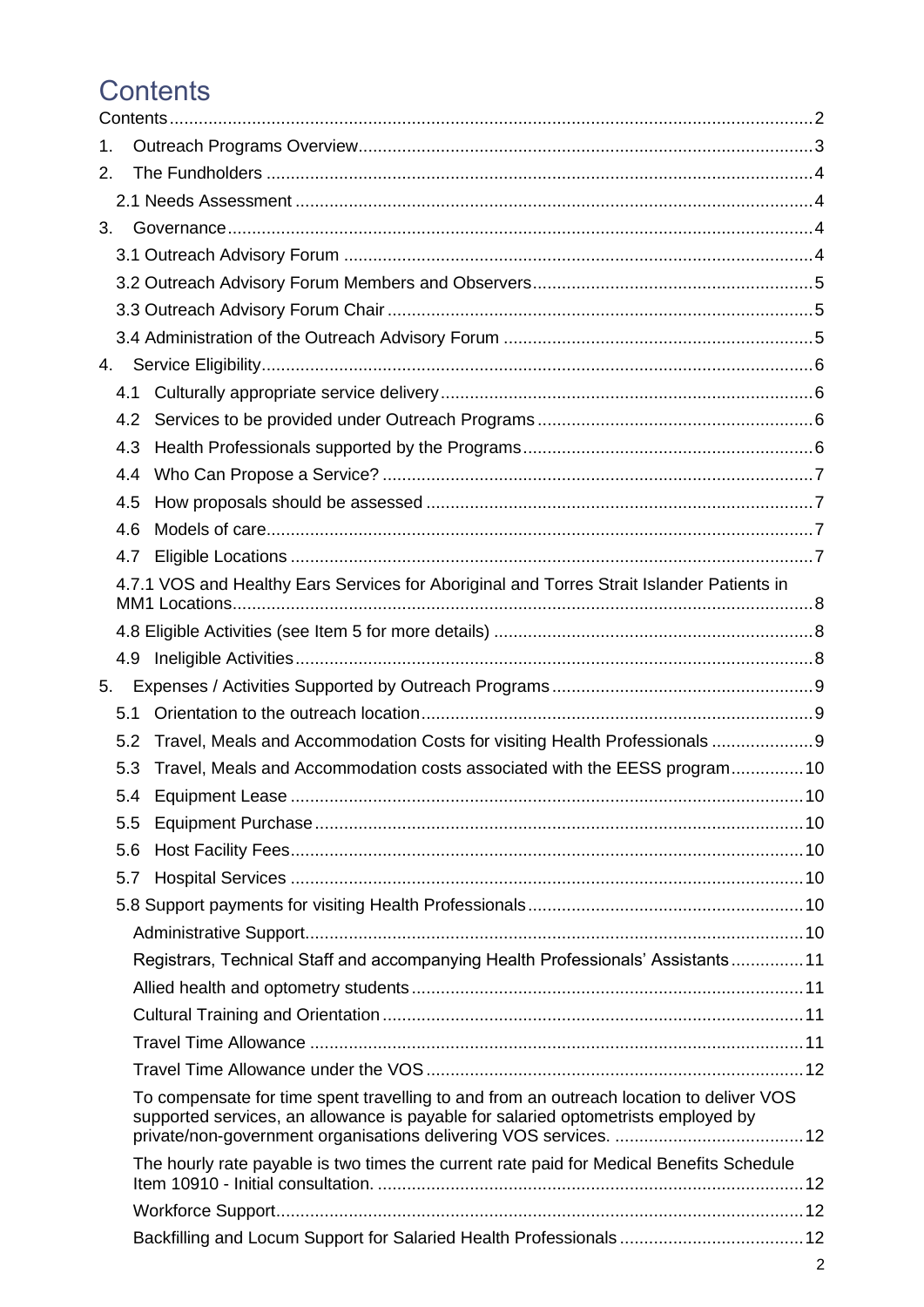# <span id="page-4-0"></span>1. Outreach Programs Overview

The Australian Government's Outreach Programs were established to address the high need for health services in areas of market failure, particularly in regional, rural and remote Australia. The Outreach Programs included in these Service Delivery Standards focus on outreach health service delivery for Aboriginal and Torres Strait Islander people.

The Indigenous Australians' Health Programme (IAHP) funds the following Outreach Programs:

• **Medical Outreach Indigenous Chronic Disease Program (MOICDP)**

Increases access to a range of health services, including expanded primary care for Aboriginal and Torres Strait Islander people for the prevention, diagnosis and management of chronic disease, where chronic disease is defined as 'a condition that has been (or is likely to be) present for six months or longer'. MM1 – MM7 locations are eligible for MOICDP services.

#### • **Healthy Ears – Better Hearing Better Listening (Healthy Ears) Program**

Increases access to a range of ear and hearing health services, including expanded primary care for Aboriginal and Torres Strait Islander children and youth (0-21 years) for the diagnosis, treatment and management of ear and hearing health conditions. MM2 – MM7 locations are eligible for Healthy Ears services.

#### • **Eye and Ear Surgical Support Program (EESS)**

Expedites access to surgical interventions to support Aboriginal and Torres Strait Islander people who require eye surgery and/or ear surgery for conditions resulting from Otitis Media. Patients who reside in MM3 – MM7 locations are eligible for EESS services.

The IAHP aims to contribute to Outcome 1 - *Aboriginal and Torres Strait Islander people enjoy long and healthy lives* under the [2020 National Agreement on Closing the Gap](https://www.closingthegap.gov.au/national-agreement-closing-gap-glance) by providing Aboriginal and Torres Strait Islander people with access to effective high quality, comprehensive, culturally appropriate, primary health care services across Australia.

The Medicare Services Special Appropriation, Outcome 4.1 funds the:

#### • **Visiting Optometrists Scheme (VOS)**

Increases access to optometry services for people living in regional, rural and remote locations. This arrangement has been in operation since 1975 and is enabled under section 129A of the Health Insurance Act 1973. MM2 – MM7 locations are eligible for VOS services.

Services for Aboriginal and Torres Strait Islander patients may also be provided in MM1 locations – refer to clause 4.7.1.

The VOS is made up of an Indigenous and non-Indigenous component with the Indigenous component making up 40% of the total annual funding allocation in each jurisdiction.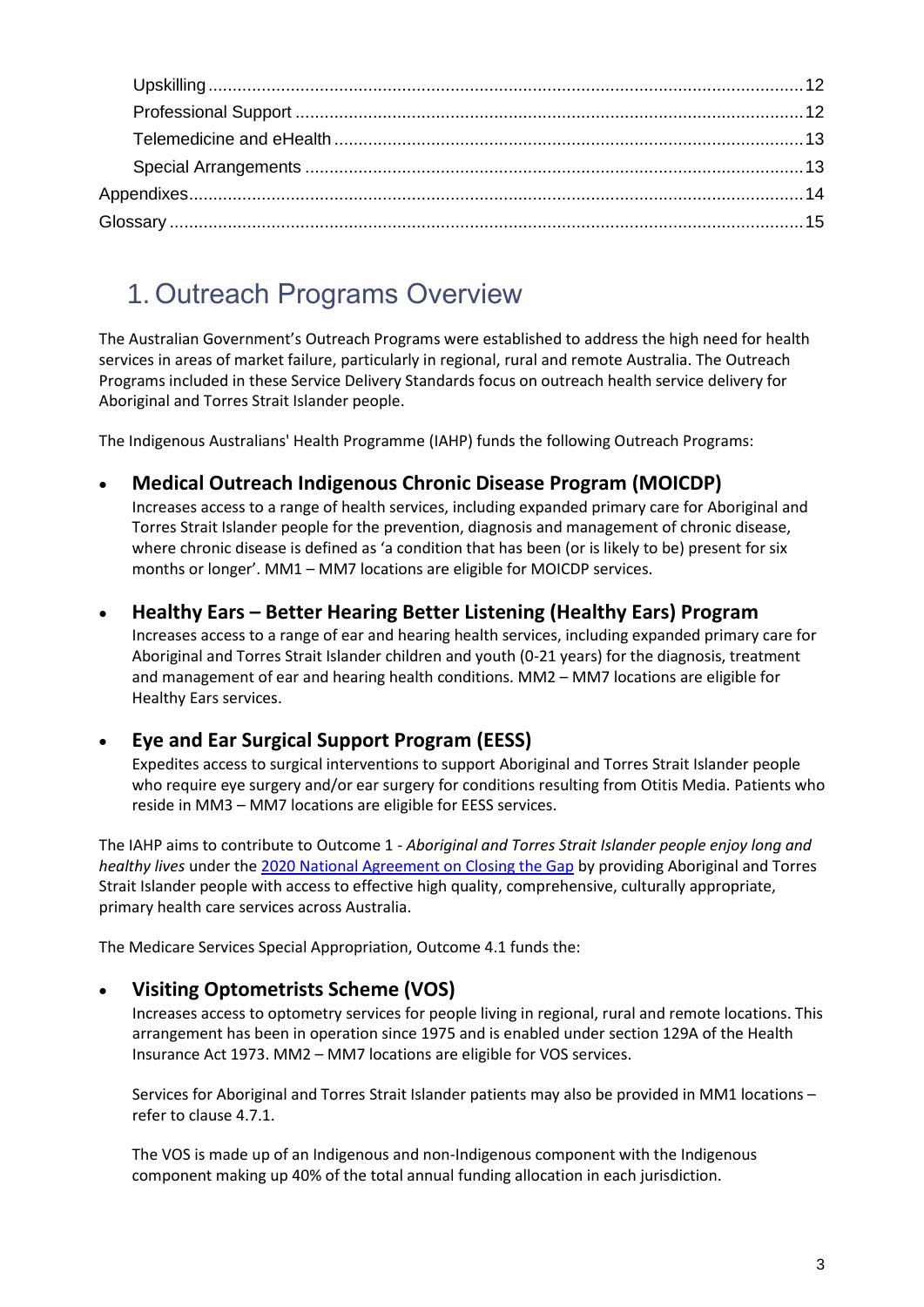# <span id="page-5-0"></span>2. The Fundholders

The Outreach Programs are delivered by an approved organisation in each jurisdiction, contracted by the Commonwealth Department of Health (The Department). These organisations are referred to as the Fundholders.

Fundholders are required to:

- **1.** Deliver the activities and meet the terms and conditions outlined in their Standard Grant Agreements for each Outreach Program and the Outreach Program Service Delivery Standards.
- **2.** Commit to shared decision-making with Aboriginal and Torres Strait Islander people and delivery of culturally safe services that respond to the needs of Aboriginal and Torres Strait Islander people.
- **3.** Undertake a detailed needs assessment or undertake service planning in line with current and relevant needs assessments.
- **4.** Engage with local communities to ensure coordination of services.
- **5.** Manage the recruitment and retention of outreach Health Professionals.
- **6.** Maintain an internal administrative unit.
- **7.** Maintain records and data to inform reporting deliverables.

### <span id="page-5-1"></span>2.1 Needs Assessment

Each Fundholder must undertake an annual Needs Assessment or health service planning to identify the priority health needs and priority locations within their jurisdiction. In undertaking the Needs Assessment, Fundholders must consult broadly and ensure the views and expertise of Aboriginal and Torres Strait Islander people, communities and organisations are an integral part of the process.

Shared decision-making structures already exist and many of these have been developed by Aboriginal and Torres Strait Islander people. Fundholders should use existing mechanisms and build new partnerships to inform needs assessment.

The following groups must be consulted as part of the Needs Assessment / health service planning:

- [Aboriginal and Torres Strait Islander Peak Organisations](https://www.naccho.org.au/about/naccho-affiliates/)
- Aboriginal Community Controlled Health Services;
- Aboriginal Medical Services;
- Primary Health Networks;
- hospitals and mainstream health services; and
- community-based services.

Fundholders must also:

- create a mechanism where health services and communities can propose required services;
- promote the availability of outreach services broadly within their jurisdiction; and
- <span id="page-5-2"></span>• make publically available the outcomes of the Needs Assessment.

# 3. Governance

## <span id="page-5-3"></span>3.1 Outreach Advisory Forum

Each Fundholder must establish a jurisdictionally based consultative committee known as the Outreach Advisory Forum.

The principal role for each Advisory Forum is to:

• provide feedback on the Needs Assessment process and whether it has adequately consulted with key stakeholders in the jurisdiction;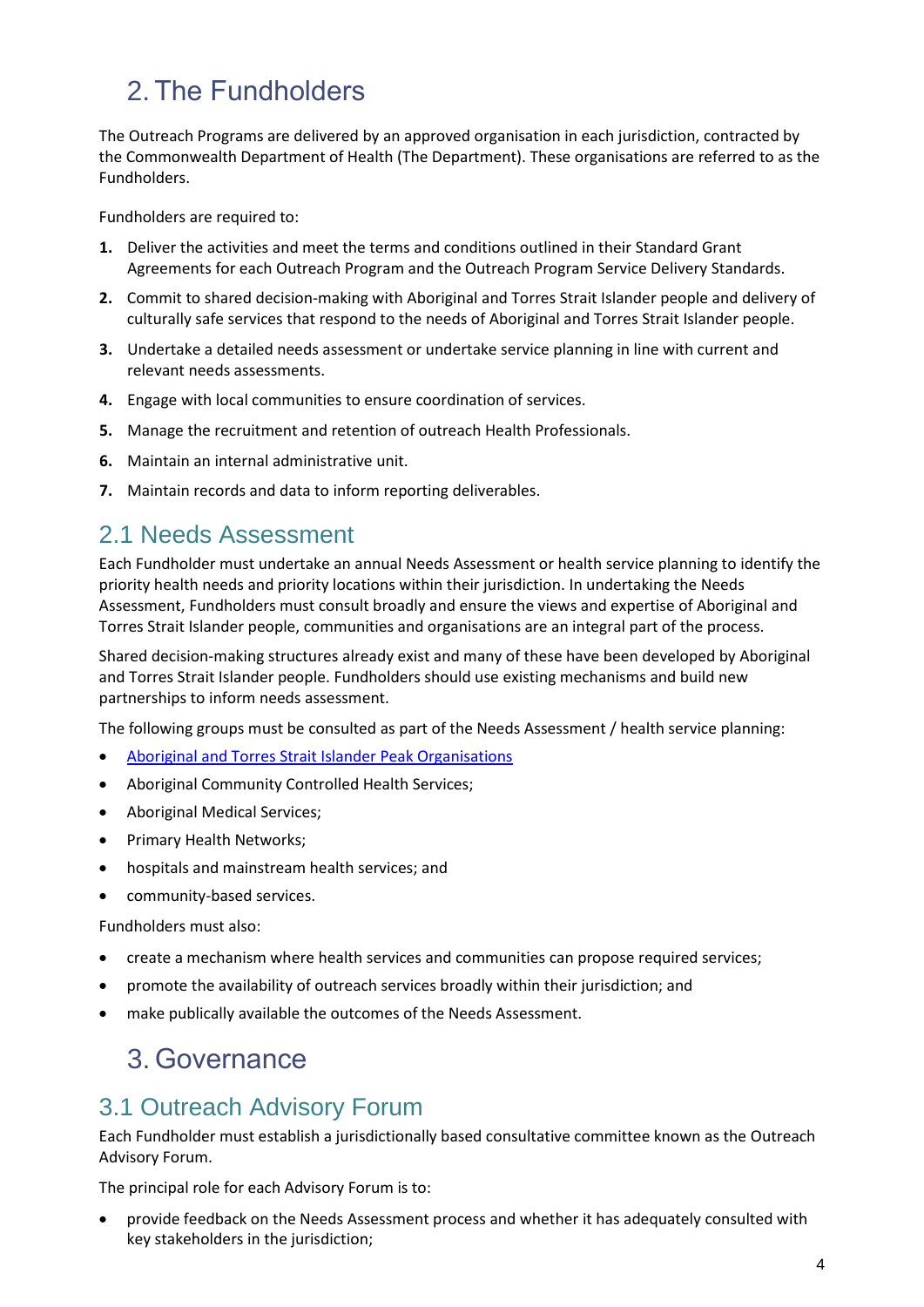- provide advice on the annual Needs Assessment and health service planning models proposed by the Fundholder;
- identify linkages with the planning mechanisms of other programs within the jurisdiction to explore possibilities for integrated program implementation, including a focus on linkages with tertiary services;
- advise whether the proposed priority locations identified by the Fundholder have the capacity and infrastructure to support the proposed service; and
- advise if service proposals deliver value with public money in line with the *Commonwealth Grants Rules and Guidelines 2017*.

While the Fundholder is the final decision maker on which services to prioritise in its Service Delivery Plan, recommendations and advice from Advisory Forum members must be considered. Where Advisory Forum members do not agree with decisions made by the Fundholder the differences of opinion must be documented and presented to the Department with justification for the decision taken.

<span id="page-6-0"></span>Advisory Forum membership and decisions of the Advisory Forum must be made public.

### 3.2 Outreach Advisory Forum Members and Observers

The Advisory Forum must include appropriate representation of experienced people capable of giving advice, recommendations or counsel in connection with outreach health service delivery in their jurisdiction. This must include Aboriginal and Torres Strait Islander people.

Membership is facilitated by the Fundholder and must include a range of stakeholders and representatives from:

- [Aboriginal and Torres Strait Islander Peak Organisations;](https://www.naccho.org.au/about/naccho-affiliates/)
- State/Territory health authorities;
- State or Territory Optometry Australia representative
- Primary Health Networks; and
- other Outreach Program Fundholder/s, if relevant.

Where expertise from specific Health Professionals would enhance decision making, consideration should be given to mechanisms to include input from that profession.

A representative/s of the Australian Government Department of Health and/or Funding Arrangement Managers (FAMs) from the Community Grants Hub may attend meetings of the Advisory Forum as observers or invited guests of the Fundholder to provide a Commonwealth perspective.

# <span id="page-6-1"></span>3.3 Outreach Advisory Forum Chair

An independent Chair will be appointed in consultation with the Aboriginal and Torres Strait Islander health peak body for the jurisdiction.

## <span id="page-6-2"></span>3.4 Administration of the Outreach Advisory Forum

The Advisory Forum/s must meet face to face at least annually, with additional meetings held as needed. Alternative meeting arrangements, such as by video/teleconference, are acceptable.

The Fundholder will provide secretariat support. Responsibilities include:

- establishment of the committee, ensuring an appropriate mix of key stakeholders;
- providing support for the nominated chairperson;
- organising and documenting meetings minutes to be provided to the Department if requested;
- managing any follow up activities.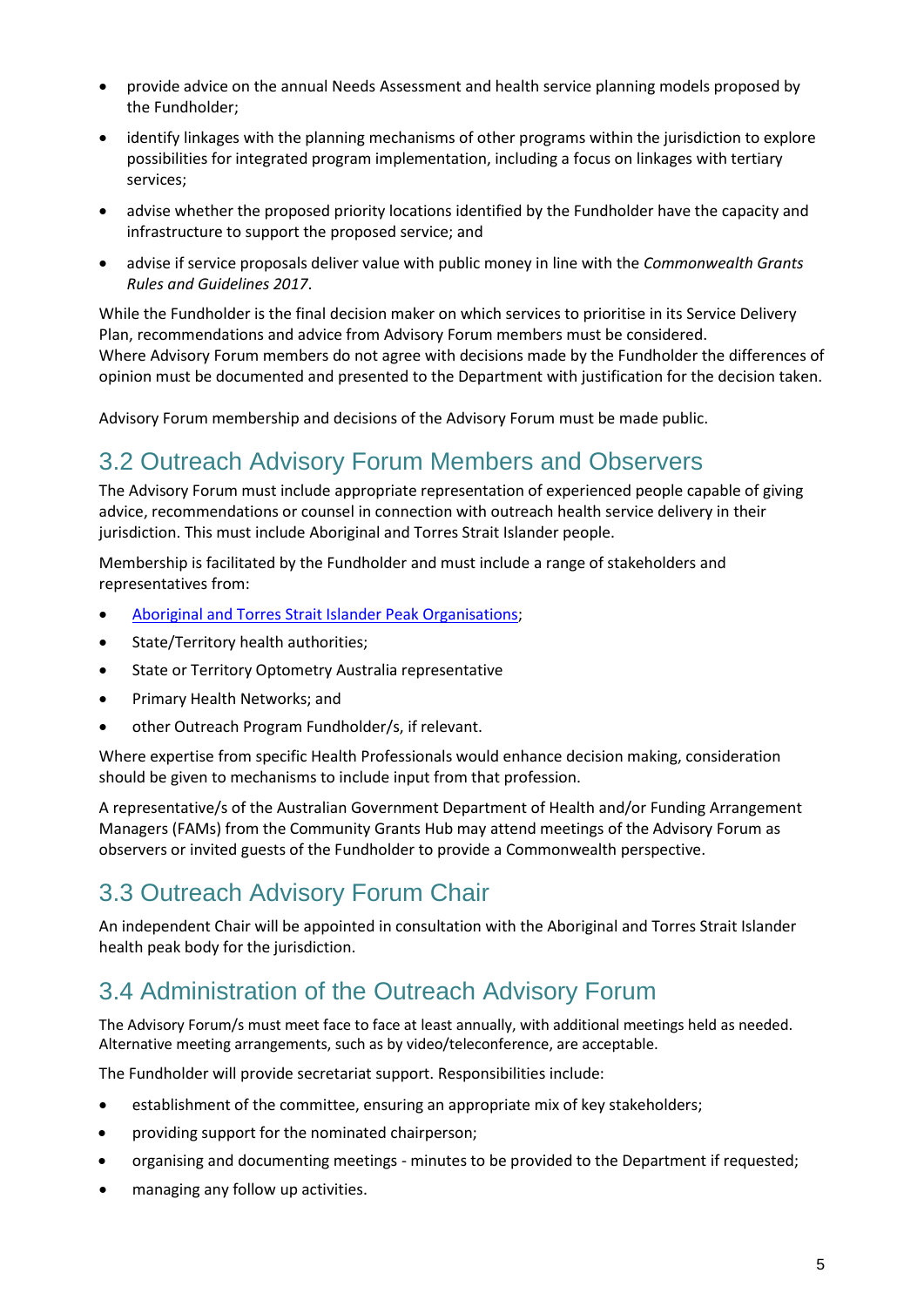# <span id="page-7-0"></span>4. Service Eligibility

# <span id="page-7-1"></span>4.1 Culturally appropriate service delivery

Cultural Awareness and Safety Training: All Health Professionals providing services to Aboriginal and/or Torres Strait Islander patients through Outreach Programs must verify that they have undertaken appropriate Cultural Awareness and Safety Training prior to commencing service delivery. The Fundholder will be responsible for verifying and/or arranging this training and ensure it is acceptable to organisations receiving outreach services.

Fundholders will consult with the relevant [Aboriginal and Torres Strait Islander Peak Organisation](https://www.naccho.org.au/about/naccho-affiliates/) to identify appropriate cultural awareness training for locations within the jurisdiction and consider the development of reconciliation action plans and formal partnerships, agreements, or MOUs with Aboriginal and Torres Strait Islander organisations.

Health Literacy: Fundholders must embed culturally appropriate practices in their delivery of outreach services to Aboriginal and Torres Strait Islander people. This includes culturally appropriate information given to patients about the health service being provided. I.e. choices/options of care and financial implications of any agreement (e.g. costs attributed to the Low Cost Spectacle Scheme).

# <span id="page-7-2"></span>4.2 Services to be provided under Outreach Programs

Effective health service planning is required to ensure the objectives of the programs are met. The Outreach Programs will build on existing services and establish new services in locations of greatest need, consistent with the aims of individual Programs. Service types of greatest need will be prioritised.

Outreach Programs should complement services provided by State and Territory governments or other providers/ funders. Fundholders must work with recipient organisations when scheduling outreach visits to ensure convenient timing of visits, seek synergies with existing services to maximise the benefit of the outreach visit, and limit overlap/duplication of services being provided in communities.

## <span id="page-7-3"></span>4.3 Health Professionals supported by the Programs

Funding for Outreach Programs can be used to support a range of appropriately qualified Health Professionals. Health Professionals include those working in primary, secondary and tertiary health (refer to glossary).

All Health Professionals providing services through the Outreach Programs must maintain the following:

- appropriate qualifications, registration and/or license and insurance to practise in their profession both individually and in their area of speciality, if appropriate;
- unique Medicare provider numbers that will enable them to claim under the Medicare Benefits Schedule;
- cultural awareness and safety training that is locally relevant, as specified at **4.1**;
- Working with Children check [where applicable];
- Working With Vulnerable People registration for the jurisdiction in which services are delivered;
- compliance with child safety requirements consistent with the Commonwealth Child Safe Framework; and
- the activity delivered must be directly related to outreach health services, and not be for research or other purposes.

On request, evidence of the above must be made available to host services before outreach health services are provided.

Services should be delivered in accordance with relevant clinical guidelines. For example, the 2020 *O*ti*[tis Media Guidelines.](http://otitismediaguidelines.com/draft/#/tabs-page/g-u-i-d-e-l-i-n-e-s/guidelines-main)*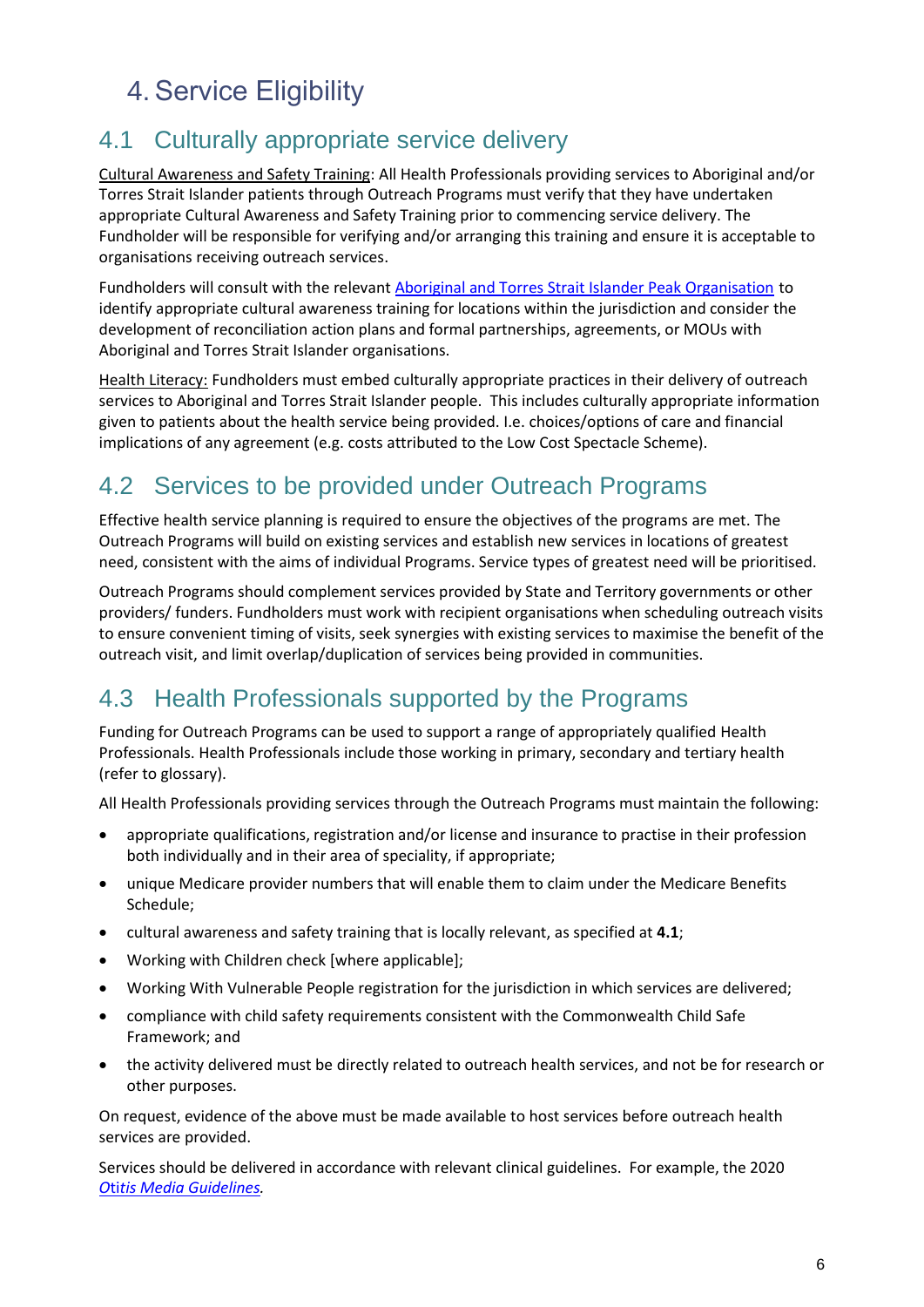# <span id="page-8-0"></span>4.4 Who Can Propose a Service?

Service proposals will be considered by the Fundholder in line with the outcomes of the Needs Assessment and advice from the Advisory Forum. Any interested Health Professional can submit a proposal for the delivery of outreach health services in areas of need identified by the Fundholder.

In areas where workforce availability is limited, fundholders should seek workforce from outside their jurisdiction.

Fundholders are responsible for promoting outreach programs, seeking proposals, and informing applicants of the outcome of their proposal.

### <span id="page-8-1"></span>4.5 How proposals should be assessed

The Service Matrix scorecard at Attachment A can be used as a guide to identify service proposals that address areas of greatest need. Key considerations include that the service proposal:

- is in line with the aim and objectives of the relevant Outreach Program
- addresses high community need for the service
- complements existing service levels or addresses a shortfall or gap within the community
- takes account of local workforce and infrastructure that will support the service
- links with other State, Territory or Australian Government health programs
- offers bulk billing
- demonstrates cultural appropriateness
- demonstrates value for money when compared with other potential similar services

### <span id="page-8-2"></span>4.6 Models of care

A range of flexible outreach service delivery models may be used, such as;

Individual Outreach: service provision provided to eligible communities by Health Professionals travelling to these locations from a larger town/city.

Cluster: service provision to multiple communities from a variety of Health Professionals located in different communities within the cluster. Coordination is paramount in this model to ensure a united approach to care.

Hub and spoke: service provision provided both in a central town and the Health Professional(s) travelling to remote communities.

Telehealth: service provision provided through telecommunication technologies to exchange health information and provide health care services across geographic, time, social and cultural barriers.

Where feasible, a multidisciplinary team approach is the recommended service model to increase efficiencies. All services should be coordinated to ensure effective care pathways for patients.

Outreach Health Professionals must work with the local health service to embed their service delivery in existing structures including, but not limited to, the patient information and recall system used by the clinic.

Issues relating to the coordination and continuity of care of patients, sequencing of visits, managing the impact on the community and costs related to travel must be considered when planning services.

## <span id="page-8-3"></span>4.7 Eligible Locations

The Department uses the Modified Monash Model (MMM) classification system for service locations across Australia. A map detailing the different MMM classifications can be found on the [Doctor Connect](http://www.doctorconnect.gov.au/locator)  [website](http://www.doctorconnect.gov.au/locator)*.* Whilst MM3 - MM7 locations are to be prioritised for some Outreach Programs, others allow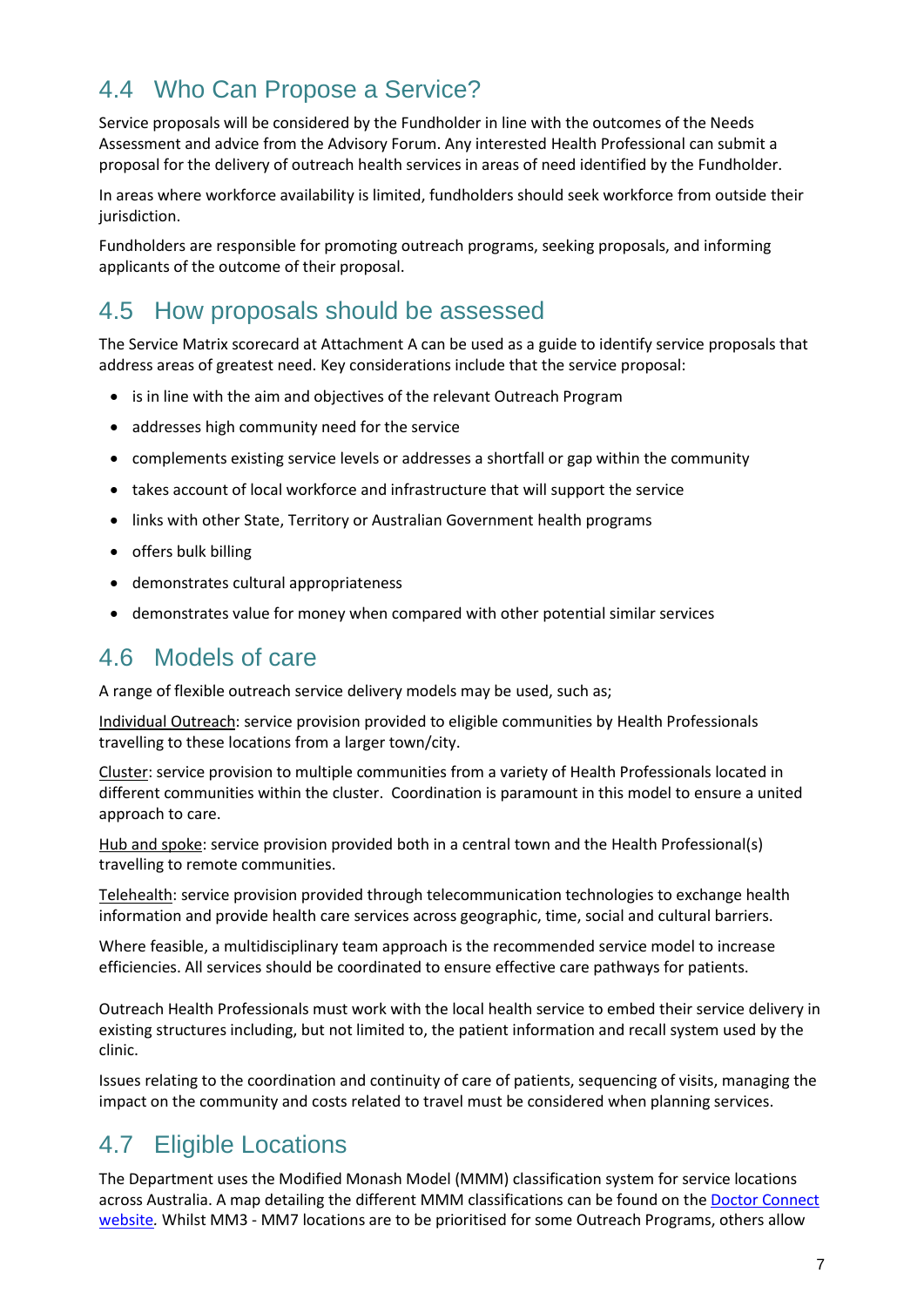for services in MM1 and MM2 locations. Please refer to Section 1. (page two) of this document for individual program specifications.

Fundholders from different jurisdictions may work together to fund and provide services across State and Territory boundaries.

### <span id="page-9-0"></span>4.7.1 VOS Patients in MM1 Locations

In recognition of the need for culturally sensitive services for Aboriginal and Torres Strait Islander people, VOS funded outreach services may be provided in major cities (MM1), provided that the service is delivered in an Aboriginal Medical Service, Aboriginal Community Controlled Health Organisation or other culturally safe/appropriate host organisation.

Fundholders should also consider other options for providing culturally appropriate services for Aboriginal and Torres Strait Islander patients in MM1 locations. Options include use of the MOICDP if the patient has an eligible chronic disease and linking with the Closing the Gap workforce employed through programs such as the Integrated Team Care Program.

## <span id="page-9-1"></span>4.8 Eligible Activities (see Item 5 for more details)

In addition to provision of clinical services for patients, funding can be used for:

- coordination and administration of these services;
- travel costs, accommodation and meals/incidentals for visiting Health Professionals;
- equipment lease;
- host facility fees;
- upskilling / training associated with the outreach visit;
- cultural awareness training for non-salaried private providers;
- orientation to communities;
- professional support associated with outreach services;
- program administration costs for Fundholders (*In 2020-21 the maximum allowable administration costs will be 15% of the annual funding allocation)*;
- marketing and activities to raise public awareness of outreach services; and
- hospital services limited to surgical support services provided under the EESS program only. Fundholders to refer to Standard Grant Agreement for additional information on eligible EESS expenditure.

## <span id="page-9-2"></span>4.9 Ineligible Activities

Funding is not available to support:

- hospital services outside of those listed at 5.7;
- salaries for Health Professionals (other than the support payment arrangements outlined at **Section 5**);
- elective cosmetic surgery;
- dental treatment/s;
- stand-alone training;
- research activities;
- alternative/complementary health services for example Chinese Medicine, reflexology;
- capital expenditure;
- the covering of retrospective costs;
- purchase of land;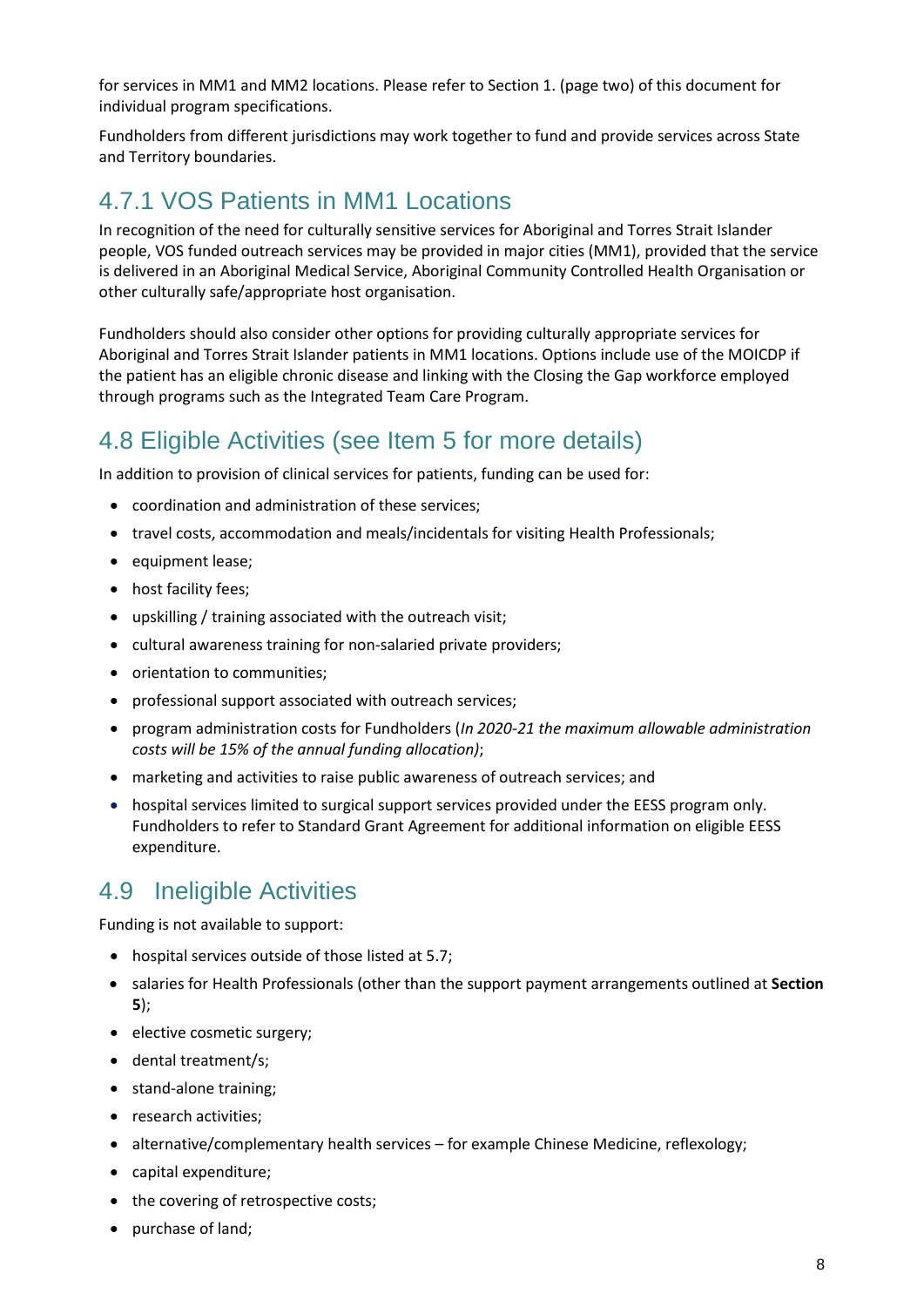- overseas travel;
- purchase of medical equipment outside of VOS exemption at 5.5; and
- <span id="page-10-0"></span>• purchase or leasing of a motor vehicle.

# 5. Expenses / Activities Supported by Outreach Programs

## <span id="page-10-1"></span>5.1 Orientation to the outreach location

Orientation to the outreach location is an essential element of Outreach Programs. Orientation visits to each new location for each new health provider (excluding students) will be supported under Outreach Programs. Orientation visits should include a briefing on cultural protocols specific to the community. Travel and travel time allowance payments will be available for orientation visits.

### <span id="page-10-2"></span>5.2 Travel, Meals and Accommodation Costs for visiting Health **Professionals**

Outreach Programs will cover the cost of travel by the most efficient and cost effective means to and from the outreach service location. This may include commercial air, bus or train fares, charter flights, and/or expenses personally incurred by a Health Professional associated with the use of a private vehicle as per the national rates accepted by the Australian Taxation Office (ATO).

#### Air

Flights will be costed at the economy class level. Use of private aircraft will be considered. However, if a commercial flight services the location, reimbursement will be capped at the economy flight cost, whichever is the lesser.

#### Hire car

If road travel is the most cost effective option, the visiting Health Professional may elect to travel to/from the outreach location by a self-drive hire car. Fuel allowances payable for a hire car are outlined on the ATO website vi[a https://www.ato.gov.au/](https://www.ato.gov.au/) Parking and taxi fares are paid on a cost recovery basis only.

Other incidental costs such as fuel for hire cars, parking and taxi fares may also be covered in line with accepted ATO rates. The ATO rates can be found on the ATO website via the following link: <https://www.ato.gov.au/>

#### Accommodation

Accommodation will be paid in accordance with the rates which are published by the ATO determination. As accommodation in some locations may be more expensive due to seasonal variations, or if suitable accommodation is scarce, consideration will be given to paying higher rates on a case by case basis. Accommodation rates can be accessed via the ATO website at: <https://www.ato.gov.au/>

#### Meals and Incidentals

Meals and incidentals for visiting Health Professionals and approved accompanying staff may be paid in accordance with the rates which are published by the ATO. Rates can be accessed via the ATO website at:<https://www.ato.gov.au/>

Please note the incidental allowance payments are only payable for the second and any subsequent days of a visit at the outreach location. Breakfast on the first day and dinner on the last day of outreach visits are not payable. The meals and incidental allowances payable can be accessed via the ATO website at:<https://www.ato.gov.au/>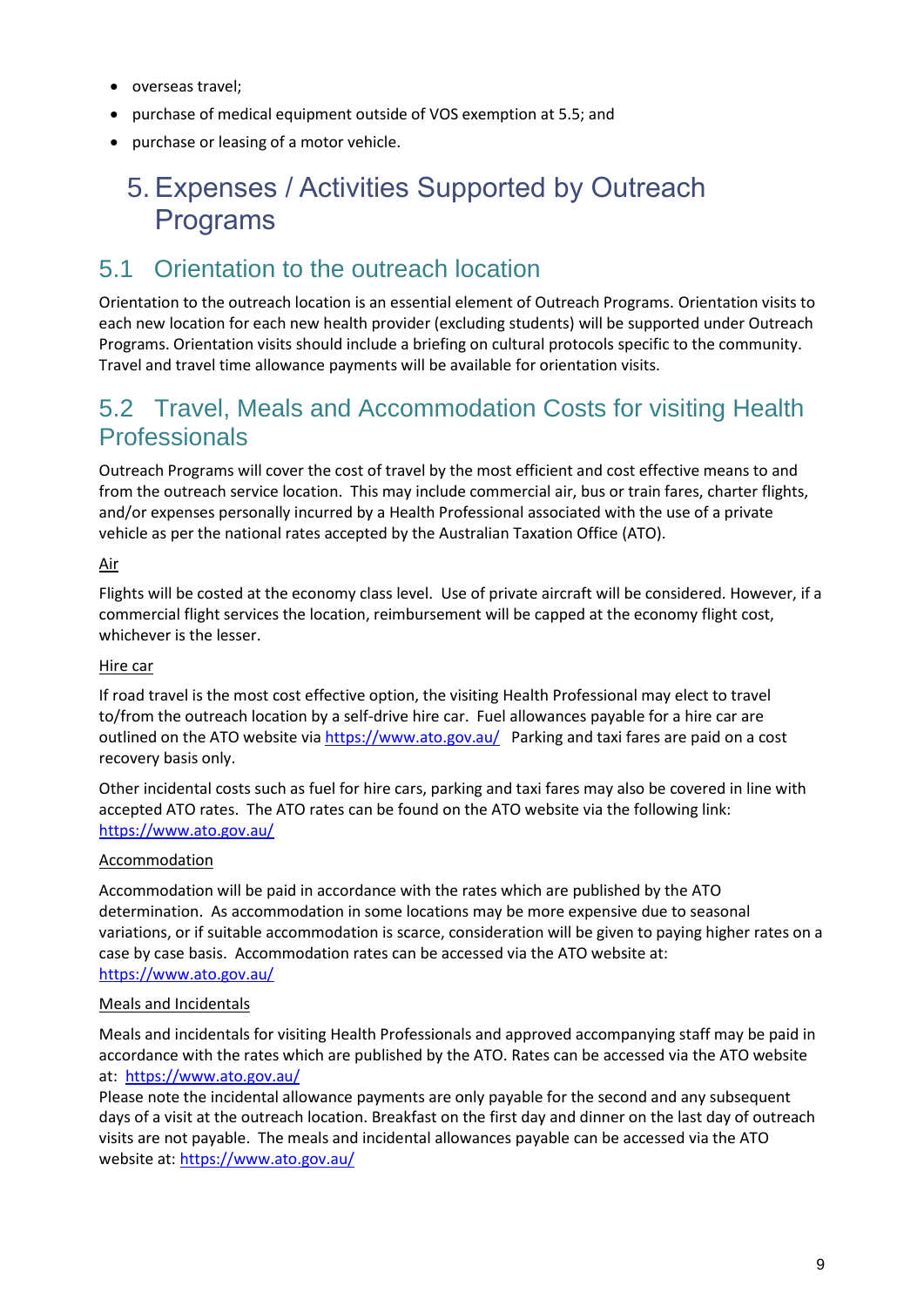# <span id="page-11-0"></span>5.3 Travel, Meals and Accommodation costs associated with the EESS program

EESS program funding can be used to support the transport of the patient and one carer from MM3 to MM7 locations into regional/ metropolitan centres for eye or ear surgical treatment. The cost of meals and accommodation for the patient and their carer will also be supported.

Where possible, transport should be provided for multiple patients and carers at the one time.

# <span id="page-11-1"></span>5.4 Equipment Lease

Consideration may be given to assisting with equipment lease arrangements. Any financial assistance for the lease of equipment must be approved by the Department. All lease quotes must include a budget for replacement parts and maintenance to ensure equipment meets required standards. The period of the lease may not exceed the end date of the contract the Fundholder has with the Health Professional.

# <span id="page-11-2"></span>5.5 Equipment Purchase

The purchase and maintenance of equipment may be permitted on a case-by-case basis **under the VOS only**. The criteria used in considering requests will include:

- type of equipment
- availability of equipment in the area to receive services
- ability to lease equipment
- how often services are to be provided

The cost of transportation of equipment (on commercial transport) for use by the Health Professionals delivering services through other Outreach Programs may be considered.

# <span id="page-11-3"></span>5.6 Host Facility Fees

Fees incurred in hiring appropriate venues or facilities to support either outreach service provision or upskilling activities will be paid as appropriate. The suggested maximum facility fee payable for any venue is \$200 per day (GST exclusive). However, as suitable facilities in some locations may be more expensive due to seasonal variations, or availability, consideration will be given by the Department to paying higher rates of up to \$400 (GST exclusive) on a case by case basis.

To be eligible for Host Facility Fees, the venue or facility used to support outreach service provision must be separate to an organisation engaged to deliver outreach services.

# <span id="page-11-4"></span>5.7 Hospital Services

Hospital services are limited to surgical support services provided under the EESS program only and refer to clinical services that take place in a hospital through the EESS. Additional information on eligible EESS expenditure can be found at 5.3 and in your Standard Grant Agreement. Funding cannot be used to cover the cost of surgery. Health Professionals must bill Medicare.

The provision of all other hospital services to public patients is the responsibility of State/Territory governments under the Australian Health Care Agreements and will not be met through the Outreach Programs.

Any proposed arrangement outside of these parameters must be approved by the Department in line with Special Arrangements, as outlined below.

## <span id="page-11-5"></span>5.8 Support payments for visiting Health Professionals

#### <span id="page-11-6"></span>Administrative Support

Participating Health Professionals may receive funding for administrative costs associated with the delivery of outreach services, such as the organisation of appointments, processing of correspondence and follow up with patients.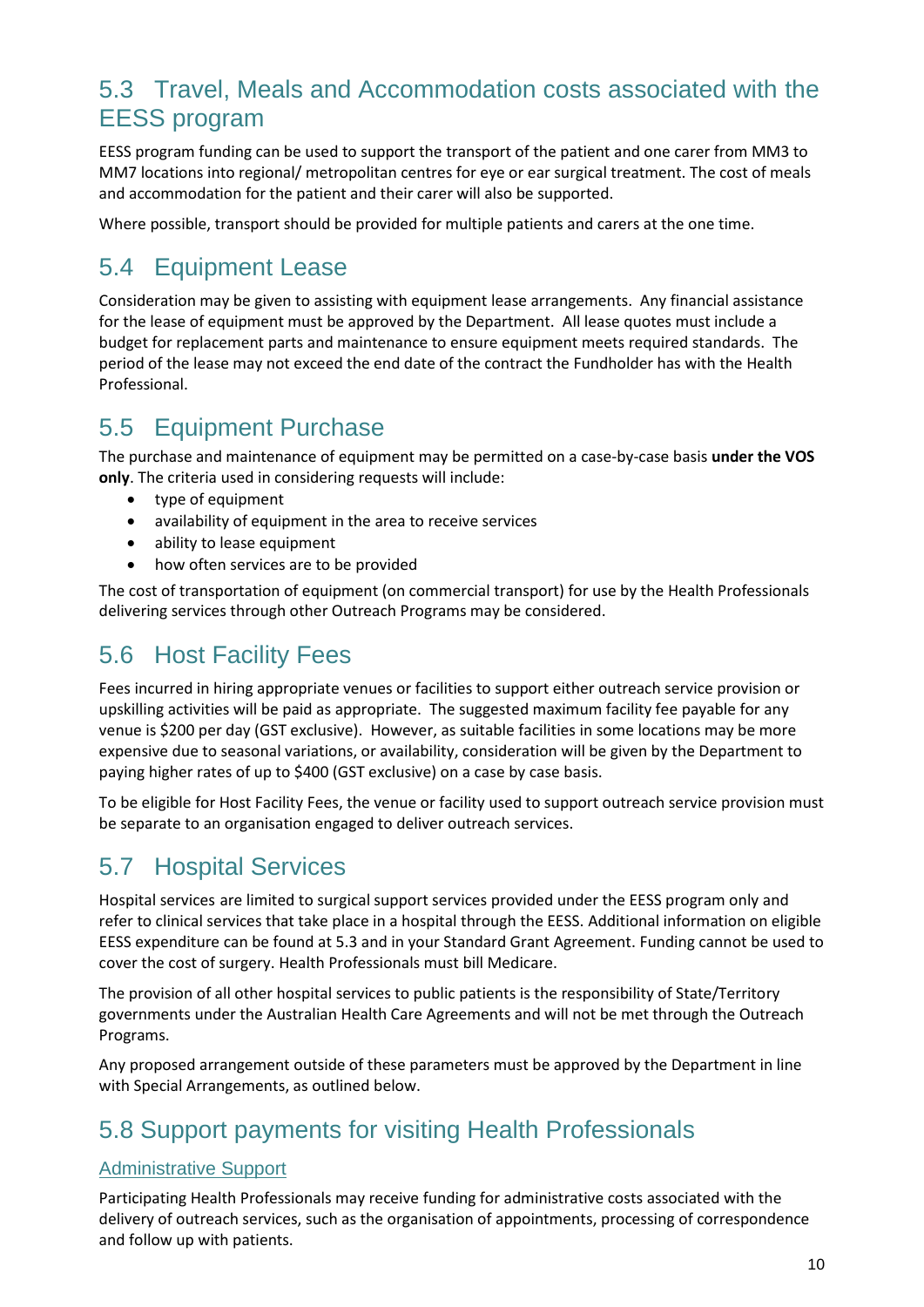Outreach Programs may cover the cost of administrative support for up to the same working hours (consultations/treatment time) as those hours undertaken by the Health Professional. The rate payable for administrative support should be equivalent to the hourly rate paid for administrative support in the State or Territory of the service at a grade 2 or 3 level depending on the complexity of the work.

Administrative support staff will not be funded during the time the visiting Health Professional provides upskilling to local Health Professionals.

Any person providing assistance to visiting Health Professionals is engaged under an arrangement with the Fundholder, host service, or visiting service provider, and has no claim as an employee of the Australian Government. The Australian Government will not cover any costs associated with employment and/ or termination of administrative support staff.

#### <span id="page-12-0"></span>Registrars, Technical Staff and accompanying Health Professionals' Assistants

Backfilling, travel costs, accommodation, meals and incidentals, for accompanying staff with specific technical skills/qualifications required to assist with procedures will be considered only where such personnel are not available locally.

It is preferred that, where possible, staff are recruited locally and up-skilled if needed.

#### <span id="page-12-1"></span>Allied health and optometry students

To support sustainable rural and remote allied health and optometry services, travel costs, accommodation, meals and incidentals can be provided for students wishing to gain exposure to outreach service provision by accompanying outreach funded health providers during visits.

Learning objectives must be clearly defined. The Fundholder will negotiate arrangements with the principal outreach provider prior to undertaking services, taking account of efficient use of overall program funds.

#### <span id="page-12-2"></span>Cultural Training and Orientation

In recognition of the diverse cultural environments in which visiting Health Professionals may be required to work, the Outreach Programs may provide funding for cultural training and orientation for Health Professionals who provide outreach services. The method of delivery is flexible and may take the form of a formal cultural awareness course provided by facilitators/presenters and/or self-learning cultural awareness education program.

Non-salaried private Health Professionals providing outreach services may claim Travel Time Allowance for the time they attend cultural training and orientation.

#### <span id="page-12-3"></span>Travel Time Allowance

An allowance is payable to non-salaried private Health Professionals and accompanying registrars to compensate for loss of business opportunity due to the time spent travelling to and from a location where they are delivering an outreach service and/or upskilling.

The hourly rate payable for is consistent with the fee-for-service hourly rates paid by the relevant State/Territory government, area health service or local hospital (depending on the organisational level at which these payments are established in the State/Territory).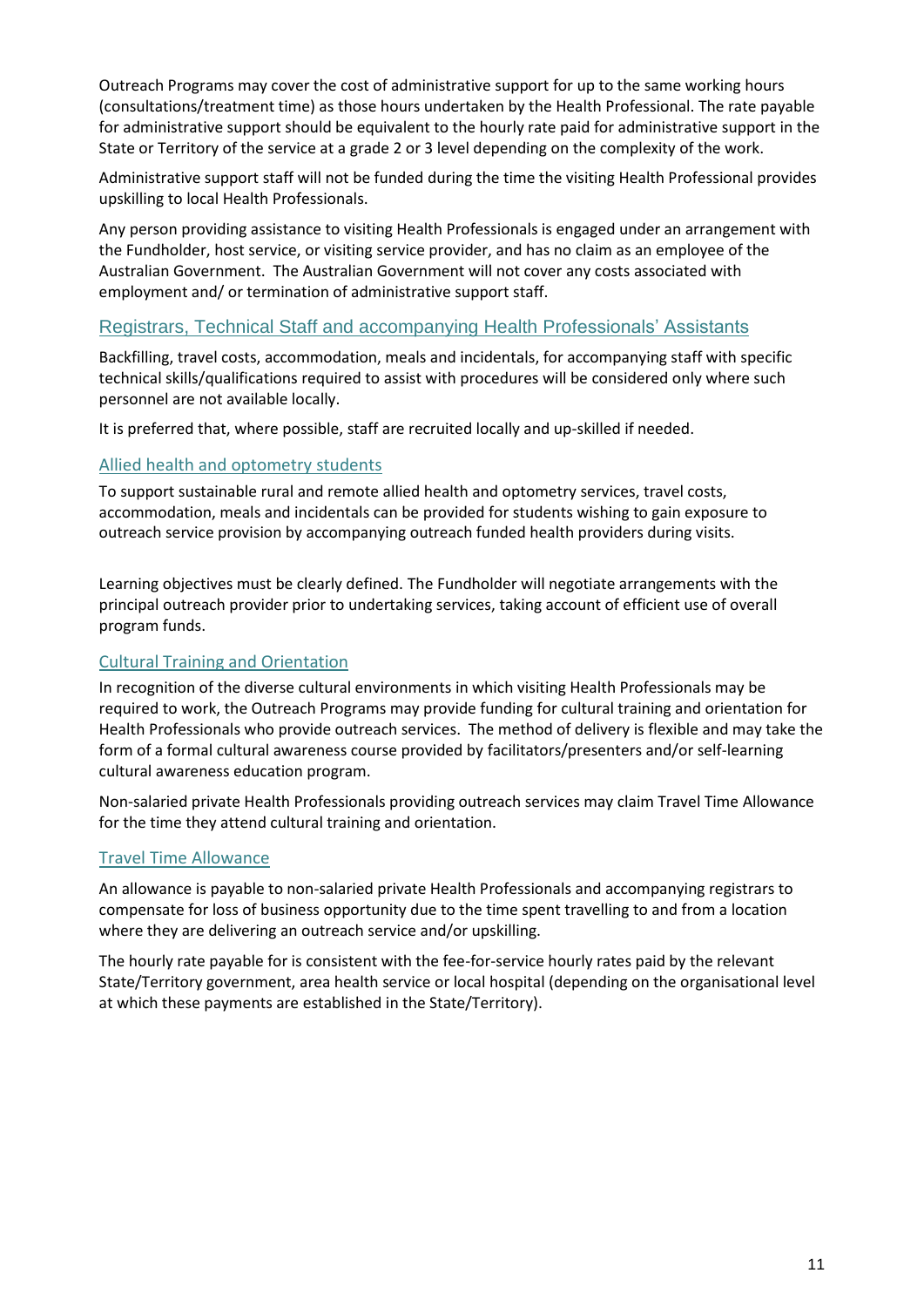#### <span id="page-13-0"></span>Travel Time Allowance under the VOS

<span id="page-13-1"></span>To compensate for time spent travelling to and from an outreach location to deliver VOS supported services, an allowance is payable for salaried optometrists employed by private/non-government organisations delivering VOS services.

<span id="page-13-2"></span>The suggested hourly rate payable is three times the current rate paid for Medical Benefits Schedule Item 10910 - Initial consultation, but fundholders have discretion to determine the rate they pay. Value for money considerations must be considered.

#### <span id="page-13-3"></span>Workforce Support

Under exceptional circumstances, financial support (at sessional rates) may be available to private Health Professionals (including allied Health Professionals). Workforce support payments should also be prioritised in MMM 3 to MMM 7 locations and must only be used as a last resort where services would otherwise not be provided.

A workforce support payment may be paid in circumstances where access to Medical Benefits Schedule (MBS) payments are not assured or patient attendance at appointments is uncertain.

Medical professionals who receive a workforce support payment are also eligible to receive payments such as the Travel Time Allowance.

All requests to use workforce support payments must be submitted to the Department for approval. They will be considered on a case by case basis, taking into account the advice from the relevant State/Territory Advisory Forum.

Visiting Health Professionals, who accept a workforce support payment, will be precluded from claiming MBS payment for the delivery of services for the same clinical session.

#### <span id="page-13-4"></span>Backfilling and Locum Support for Salaried Health Professionals

The cost of backfilling salaried Health Professionals who provide outreach services may be covered, however any claims made against the MBS by salaried Health Professionals for outreach services would render void any claim to cover backfilling costs.

An optometrist providing outreach services may be eligible to receive locum support for the principal practice to a maximum of 600 hours annually. Locum support will be based on evidence of costs incurred.

#### <span id="page-13-5"></span>Upskilling

Upskilling supports building a sustainable health workforce in regional, rural and remote locations and improves health outcomes in those communities.

Where possible and appropriate, outreach Health Professionals should provide educational and upskilling activities, of either a theoretical or clinical nature, to local medical and Health Professionals and, where appropriate, other members of the public (such as carers). Arrangements for formal upskilling activities must be developed in consultation with local Health Professionals and aim to complement existing training arrangements within the area.

Funding may be provided for supported procedural and non-procedural upskilling. The cost of the venue/facility/room hire can also be covered.

Outreach Programs will not cover the cost of allocation of points for Continuing Professional Development.

In addition, non-salaried private Health Professionals may claim an hourly rate which is consistent with the applicable fee-for-service rates for the time required to present the agreed upskilling activity.

#### <span id="page-13-6"></span>Professional Support

Professional support means the informal support provided by the visiting Health Professionals to local medical and Health Professionals through, for example, lunchtime meetings and/or telephone/email support once the Health Professional has returned to their principal practice.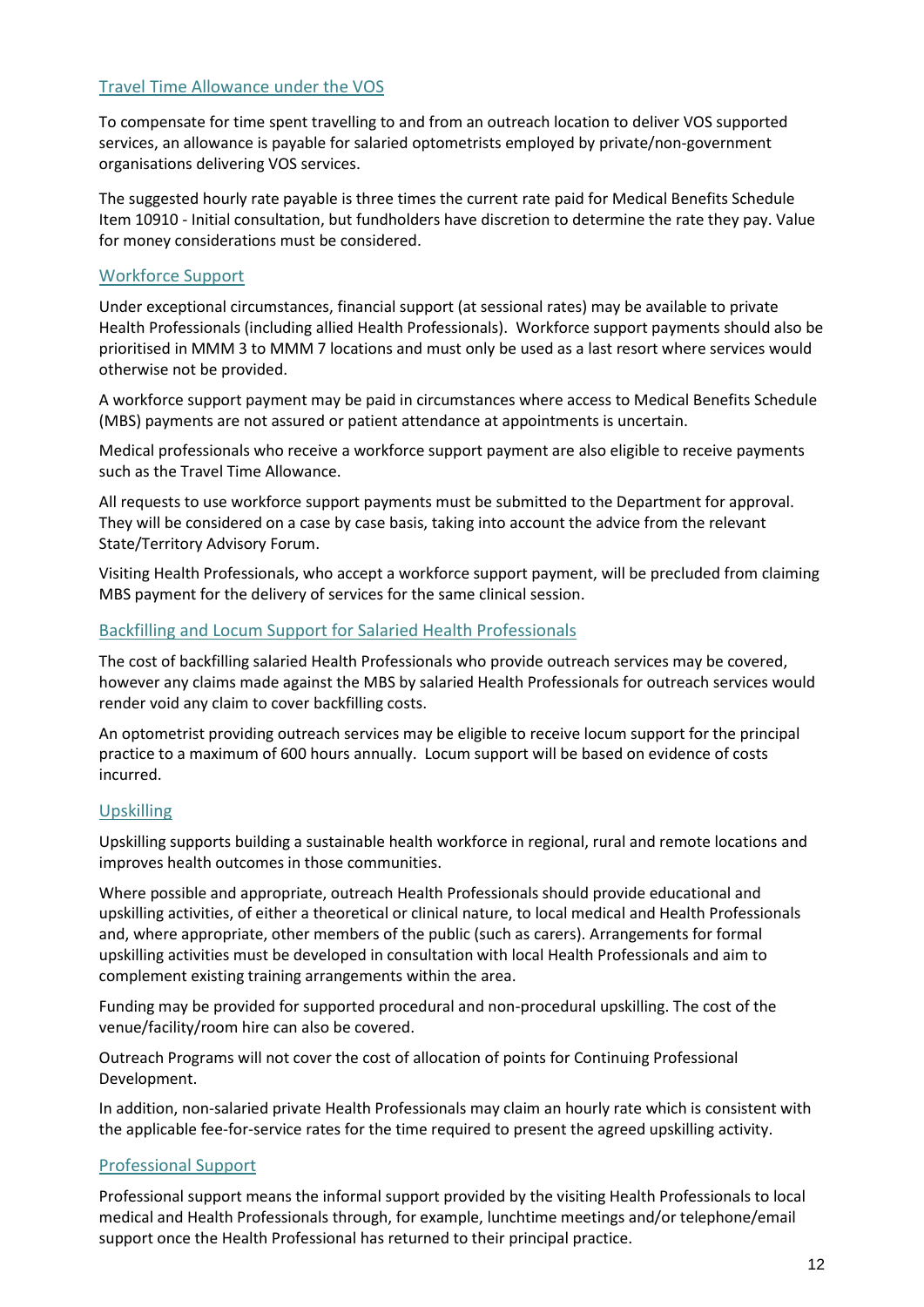Non salaried private Health Professionals may claim an hourly rate for providing professional support which is consistent with the fee-for-service rates paid by the relevant State/Territory government, area health service or local hospital (depending on the organisational level at which these payments are established in the State/Territory).

#### <span id="page-14-0"></span>Telemedicine and eHealth

The use of telemedicine services as a supplement to usual face-to-face consultations between patients and Health Professionals is supported through Outreach Programs. This includes the cost of venue and equipment hire associated with consultations using this medium.

Other telehealth service costs will be considered by the department on a case-by-case basis in line with Special Arrangements, as outlined below.

#### <span id="page-14-1"></span>Special Arrangements

Fundholders may negotiate with the Department of Health for funding to be provided under special arrangements to guarantee service delivery in priority locations. These special arrangements may include costs that fall outside allowances included in these Outreach Programs Service Delivery Standards, but that are required to ensure service delivery to Aboriginal and Torres Strait Islander people.

All requests to use special arrangements payments must be submitted to the Department of Health for approval. They will be considered on a case by case basis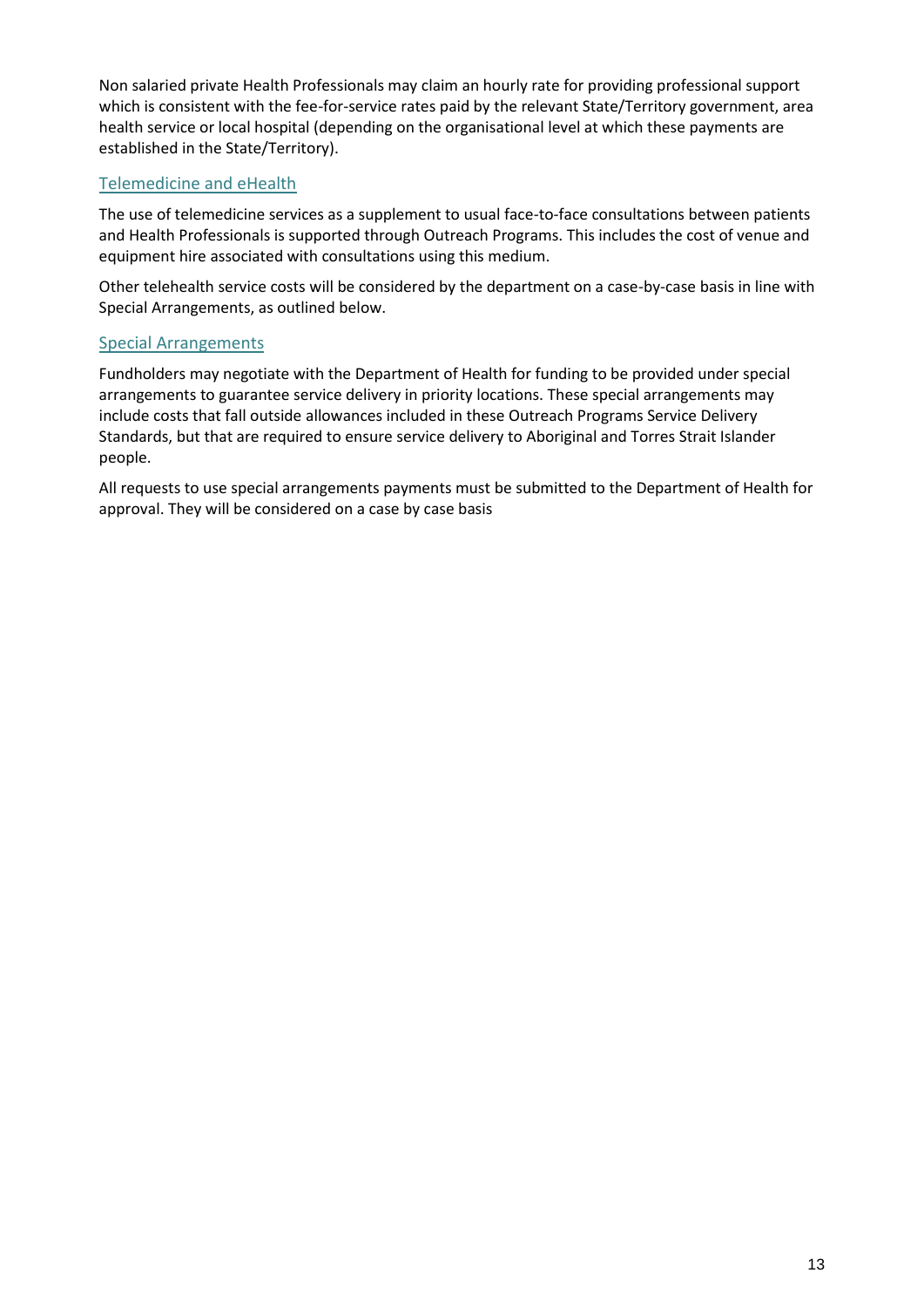# Appendixes

| <b>The Service Matrix</b> | Attachment A. |
|---------------------------|---------------|
|                           |               |
|                           |               |
|                           |               |
|                           |               |

#### Score ……………….. Recommendation: **Service Supported / Not supported**

<span id="page-15-0"></span>

|                         | <b>Criterion</b>                                                                                                     | <b>Score</b> | <b>5 Excellent</b>                               | 4 Very Good                                                 | 3 Acceptable                              | 2 Marginal                                              | 0 Not acceptable            |
|-------------------------|----------------------------------------------------------------------------------------------------------------------|--------------|--------------------------------------------------|-------------------------------------------------------------|-------------------------------------------|---------------------------------------------------------|-----------------------------|
|                         | Is identified as of high medical need in the<br>community                                                            |              | High need                                        | Medium to high need                                         | Medium to low<br>need                     | Low need                                                | Not required                |
| $\overline{2}$          | Local workforce and facilities can support any<br>treatment performed / provided                                     |              | Highly supported                                 | Mostly able to be<br>supported                              | Some capacity to<br>be supported          | Low capacity to be<br>supported                         | Not able to be<br>supported |
|                         | Increases access to Health Professionals for local<br>and regional residents                                         |              | Maximum increase in<br>access                    | High increase in access                                     | Medium increase in<br>access              | Some increase in<br>access                              | Small increase in<br>access |
| 4                       | Has linkages with other state/ territory and<br>Australian Government health service Programs<br>in the region       |              | Multiple linkages                                | Many linkages                                               | Some linkages                             | Few linkages                                            | No linkages                 |
| 5.                      | Service provider identified                                                                                          |              | Provider identified<br>and agreed to<br>commence | Provider approached                                         | Provider targeted                         | Search commenced                                        | No search<br>commenced      |
| 6                       | Support from all medical professionals in the<br>region                                                              |              | Fully supported                                  | Mostly supported                                            | Under negotiation                         | Not really supported                                    | No Support<br>apparent      |
| $\overline{\mathbf{z}}$ | Provider has capacity to meet the requirements<br>of the Outreach Program                                            |              | <b>Full Capacity</b>                             | Full capacity but may<br>need assistance                    | Some capacity                             | Partial capacity                                        | No capacity                 |
| 8                       | Provides value for money                                                                                             |              | Outstanding in all<br>respects                   | Well met and has<br>additional factors that<br>set it apart | Well met                                  | Partially met                                           | Not met                     |
|                         | Demonstrates cultural appropriateness e.g.<br>embedded effective health literacy practices into<br>service delivery. |              | Highly engaged                                   | Local linkages and<br>sound strategies                      | Some linkages and<br>specified strategies | A few cultural<br>appropriate materials<br>and linkages | Not met                     |
|                         | <b>Total</b>                                                                                                         |              |                                                  |                                                             |                                           |                                                         |                             |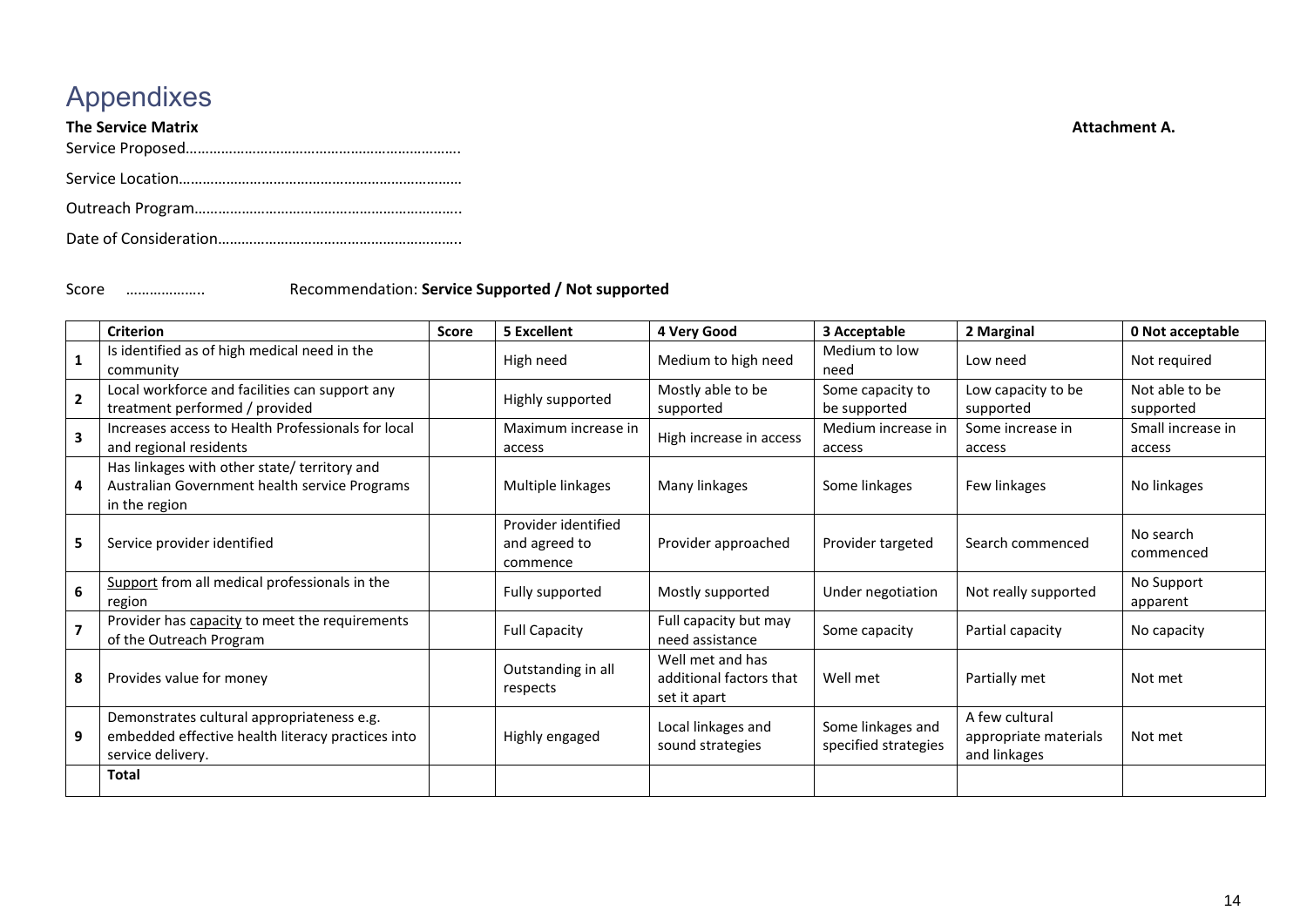# <span id="page-16-0"></span>**Glossary**

*These terms provide definition and apply to any document associated with the administration of the relevant Outreach Program.*

| Administration<br>costs         | Payments to cover the costs of administration directly related to the provision of patient<br>services including reception duties, organising appointments, processing of<br>correspondence, typing of referral letters and making hospital bookings etc.                                                                                                                                                                     |
|---------------------------------|-------------------------------------------------------------------------------------------------------------------------------------------------------------------------------------------------------------------------------------------------------------------------------------------------------------------------------------------------------------------------------------------------------------------------------|
| <b>Advisory Forum</b>           | State/Territory based committee that provides advice to the Fundholder on how best to<br>deploy resources, determine priorities in project plans, and the suitability of services being<br>proposed for funding under the Outreach Programs.                                                                                                                                                                                  |
| <b>Backfilling</b>              | Short-term relief of a position vacated by a Health Professional who is providing approved<br>outreach services.                                                                                                                                                                                                                                                                                                              |
| <b>Chronic Disease</b>          | Chronic disease is defined as 'a condition that has been (or is likely to be) present for six<br>months or longer'.                                                                                                                                                                                                                                                                                                           |
| General<br>Practitioner         | A duly licensed medically qualified person. This term is used interchangeably with Medical<br>Practitioner.                                                                                                                                                                                                                                                                                                                   |
| <b>Health Professional</b>      | A general term for a person with tertiary qualifications working in primary, secondary or<br>tertiary care. e.g. doctor, dietician, nurse, pharmacist, physiotherapist, psychologist,<br>surgeon etc.                                                                                                                                                                                                                         |
| <b>Hospital Services</b>        | Applies to clinical services provided in a hospital. Examples of clinical services can be<br>found in the Medicare Benefits Schedule Book 2020 under:                                                                                                                                                                                                                                                                         |
|                                 | <b>Group T8: Surgical Operations</b><br>Subgroup 8. Ear, Nose and Throat<br>Subgroup 9. Ophthalmology<br>T6: Anesthetics                                                                                                                                                                                                                                                                                                      |
| <b>Modified Monash</b><br>Model | The Modified Monash Model (MMM) defines an area according to geographical<br>remoteness and town size. The model measures on a scale of Modified Monash (MM)<br>category MM 1 to MM 7. MM 1 is a major city and MM 7 is very remote.                                                                                                                                                                                          |
| Multidisciplinary<br>teams      | A team of Health Professionals from a range of disciplines in primary, secondary and<br>tertiary care working together to deliver comprehensive health care. Commonly includes<br>medical, nursing and allied health professionals who work together to plan a patient's<br>care. The composition of multidisciplinary teams will vary depending on the health and<br>treatment needs of communities and individual patients. |
| Need                            | Need includes consideration of issues such as the burden of disease, level of disadvantage,<br>services currently available locally, linkages and integration with other services and effect<br>on local planning and initiatives.                                                                                                                                                                                            |
| Outreach service                | Where a Health Professional provides services in a location that is not the location of their<br>principal practice.                                                                                                                                                                                                                                                                                                          |
| <b>Primary Care</b>             | The primary care Health Professional is usually the first point of medical consultation. This<br>includes general practitioners, family physician, nurse practitioners, Aboriginal health<br>workers and physician assistants.                                                                                                                                                                                                |
| Private Car                     | Any private vehicle used by a Health Professional to deliver outreach services. A private<br>vehicle may include a company car provided by a Health Professional's workplace.                                                                                                                                                                                                                                                 |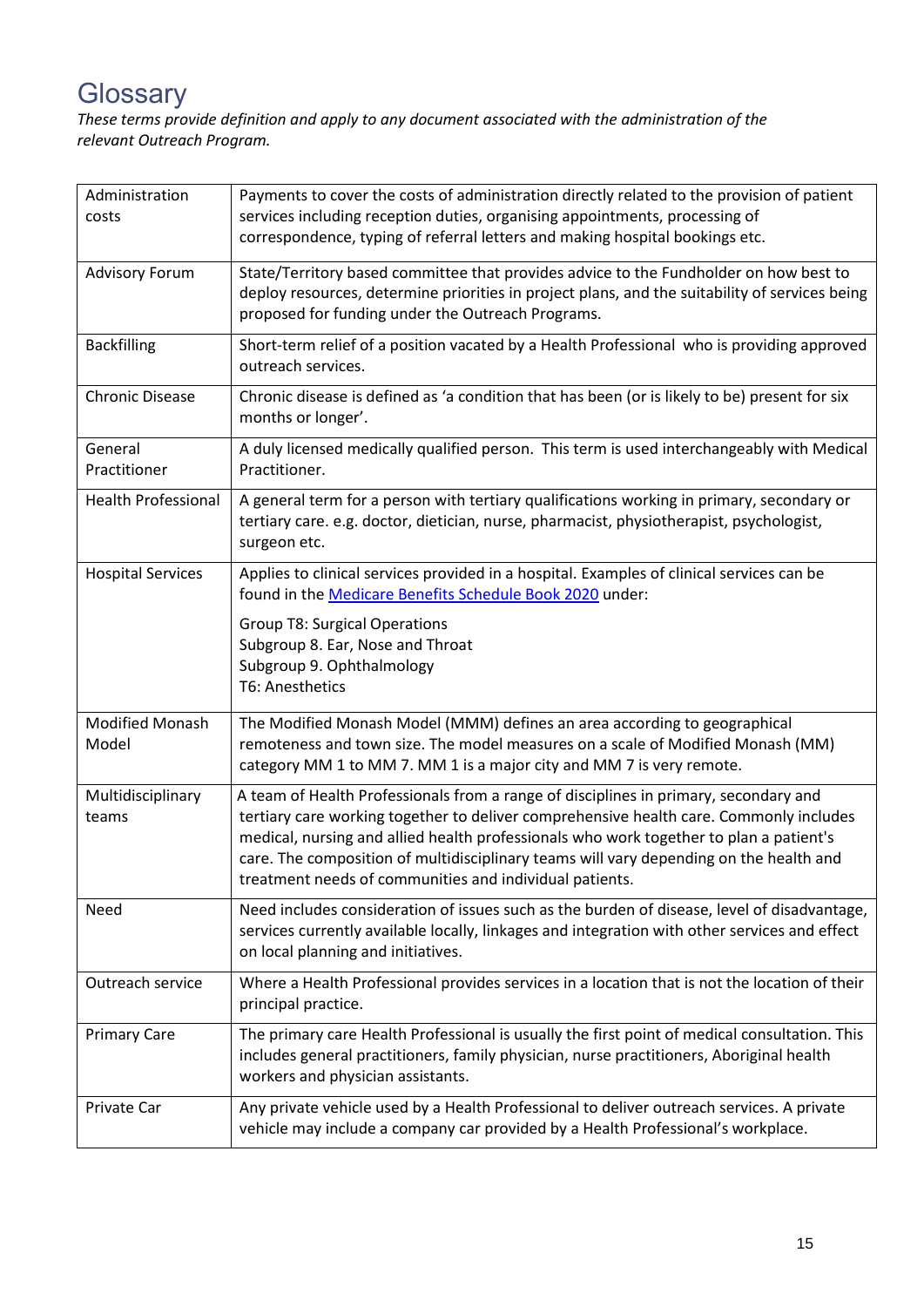| Professional         | Informal support provided by the visiting Health Professional once the Health Professional                                                                                                                                                                                        |
|----------------------|-----------------------------------------------------------------------------------------------------------------------------------------------------------------------------------------------------------------------------------------------------------------------------------|
| support              | has returned to their main practice. For example:                                                                                                                                                                                                                                 |
|                      | informal discussions/telephone conversations/meetings with general practitioners for<br>$\bullet$                                                                                                                                                                                 |
|                      | specific patient management; or                                                                                                                                                                                                                                                   |
|                      | general practitioner and specialist see the patient together.<br>$\bullet$                                                                                                                                                                                                        |
| Registrar            | Medical registrars are either "basic trainees" or "advanced trainees". Basic trainees have<br>generally completed at least two post-graduate years in hospital practice (usually more),                                                                                           |
|                      | but have not completed any specialty exams. Advanced trainees have completed at least<br>four post-graduate years (usually more), and are undertaking advanced training in general<br>medicine (internal) or in a particular sub-specialty. On the successful completion of their |
|                      | training, they will have met the requirements for fellowship of the relevant specialist<br>college. All registrars require support/supervision from an appropriately qualified                                                                                                    |
|                      | supervisor.                                                                                                                                                                                                                                                                       |
| Secondary Care       | Care provided by medical specialists for example, cardiologist, rheumatologist, urologist                                                                                                                                                                                         |
|                      | or other specialty physician. Also includes care provided by physical therapists, respiratory                                                                                                                                                                                     |
|                      | therapists, speech therapists, occupational therapists and other allied Health<br>Professionals.                                                                                                                                                                                  |
| Service/location     | A single town or community where a Health Professional (i.e. any individual medical                                                                                                                                                                                               |
|                      | specialist, GP, nurse and/or allied Health Professional) provides a consultation at an<br>approved location.                                                                                                                                                                      |
| Session              | A period of time, usually $3.5 - 4.0$ hours.                                                                                                                                                                                                                                      |
| Specialist           | A medical practitioner who:                                                                                                                                                                                                                                                       |
|                      | is registered as a specialist under national law; or<br>$\bullet$                                                                                                                                                                                                                 |
|                      | holds a fellowship of a recognised specialist college; or<br>$\bullet$<br>is considered eligible for recognition as a specialist or consultant physician by a<br>$\bullet$                                                                                                        |
|                      | specialist recognition advisory committee.                                                                                                                                                                                                                                        |
| <b>Tertiary Care</b> | Treatment requiring a higher level of specialised care usually in a hospital. For example,<br>that provided by surgeons.                                                                                                                                                          |
| <b>Travel Time</b>   | A payment made to a non-salaried private Health Professionals for the time spent                                                                                                                                                                                                  |
| Allowance            | travelling to and from a location where they are providing approved outreach services<br>and/or upskilling.                                                                                                                                                                       |
| <b>Upskilling</b>    | Training in a clinical or practical context. Upskilling is provided by the visiting Health<br>Professional and may be a structured or unstructured.                                                                                                                               |
|                      | Examples include:                                                                                                                                                                                                                                                                 |
|                      | state wide programs for both procedural and non-procedural training in a clinical or<br>$\bullet$<br>practical context. Upskilling is provided by the visiting Health Professional and may be<br>a structured or unstructured.<br>Examples include:                               |
|                      | state wide programs for both procedural and non-procedural general practitioners<br>$\bullet$                                                                                                                                                                                     |
|                      | and other Health Professionals; and                                                                                                                                                                                                                                               |
|                      | after hours meeting where the Health Professionals' knowledge is shared with general<br>٠                                                                                                                                                                                         |
|                      | practitioners, other Health Professionals and carers/community members where<br>appropriate.                                                                                                                                                                                      |